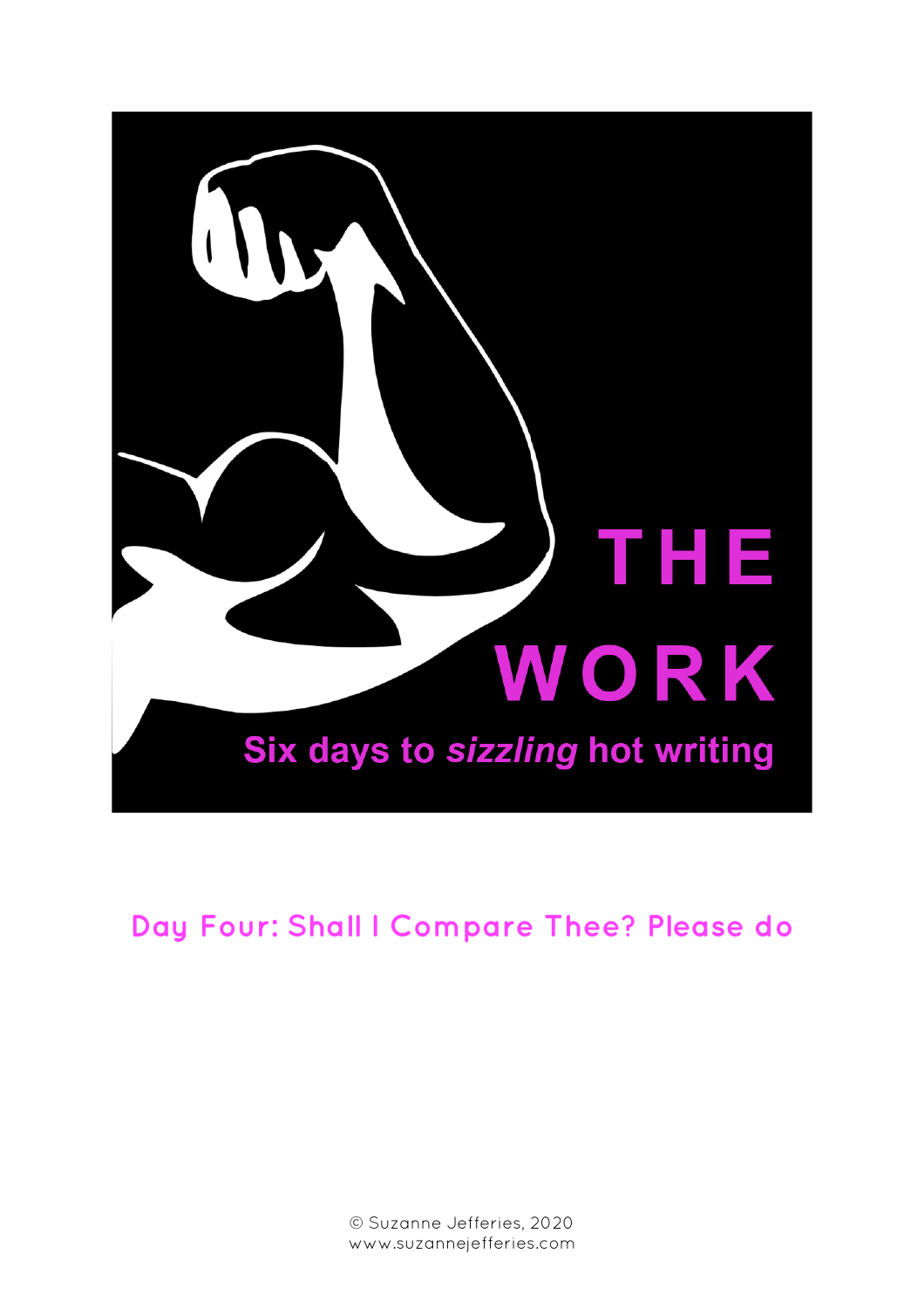Comparisons that state how one thing is like another, and makes your language colorful. Similes use 'like' or 'as', and metaphors…don't. Comparisons tend to be used in abundance in poetry, fiction, songs, for example:

- *'Love is a battlefield'*, Pat Benatar simile
- *'Cause darling I'm a nightmare dressed like a daydream'*, Taylor Swift metaphor
- *'Cause baby you're a firework Come on show them what you're worth Make them go oh, oh, oh As you shoot across the sky'*, Katy Perry – extended metaphor

You get the drift.

The trick with comparisons is to make it something that's not cliched. It's easy to slide into the same 'ole, same 'oles — *as sweet as honey, as good as gold, as meek as a lamb*. We know these ones, we've seen them many, many times before.

We're looking for the original comparison. For example:

*"Love is the ultimate outlaw. It just won't adhere to any rules. The most any of us can do is to sign on as its accomplice***." Tom Robbins**

*"Do you ever just put your arms out and just spin and spin and spin? Well, that's what love is like; everything inside of you tells you to stop before you fall, but for some reason you just keep going***." Alice Hoffman** 

*"I will tell you what Jeanne was like. She was like a piano in a country where everyone has had their hands cut off***." Angela Carter**

## **Your turn**

Complete these sentences. DON'T go with the first comparison that springs to mind – there's a strong likelihood it will be clichéd.

\_\_\_\_\_\_\_\_\_\_\_\_\_\_\_\_\_\_\_\_\_\_\_\_\_\_\_\_\_\_\_\_\_\_\_\_\_\_\_\_\_\_\_\_\_\_\_\_\_\_\_\_\_\_\_\_\_\_\_\_\_\_\_\_

\_\_\_\_\_\_\_\_\_\_\_\_\_\_\_\_\_\_\_\_\_\_\_\_\_\_\_\_\_\_\_\_\_\_\_\_\_\_\_\_\_\_\_\_\_\_\_\_\_\_\_\_\_\_\_\_\_\_\_\_\_\_\_\_

\_\_\_\_\_\_\_\_\_\_\_\_\_\_\_\_\_\_\_\_\_\_\_\_\_\_\_\_\_\_\_\_\_\_\_\_\_\_\_\_\_\_\_\_\_\_\_\_\_\_\_\_\_\_\_\_\_\_\_\_\_\_\_\_

\_\_\_\_\_\_\_\_\_\_\_\_\_\_\_\_\_\_\_\_\_\_\_\_\_\_\_\_\_\_\_\_\_\_\_\_\_\_\_\_\_\_\_\_\_\_\_\_\_\_\_\_\_\_\_\_\_\_\_\_\_\_\_\_

- Purple paint spilled over the floor like….
- A kitten in the washtub is like…
- The car sped towards me like…
- A broken heart is….
- Winter is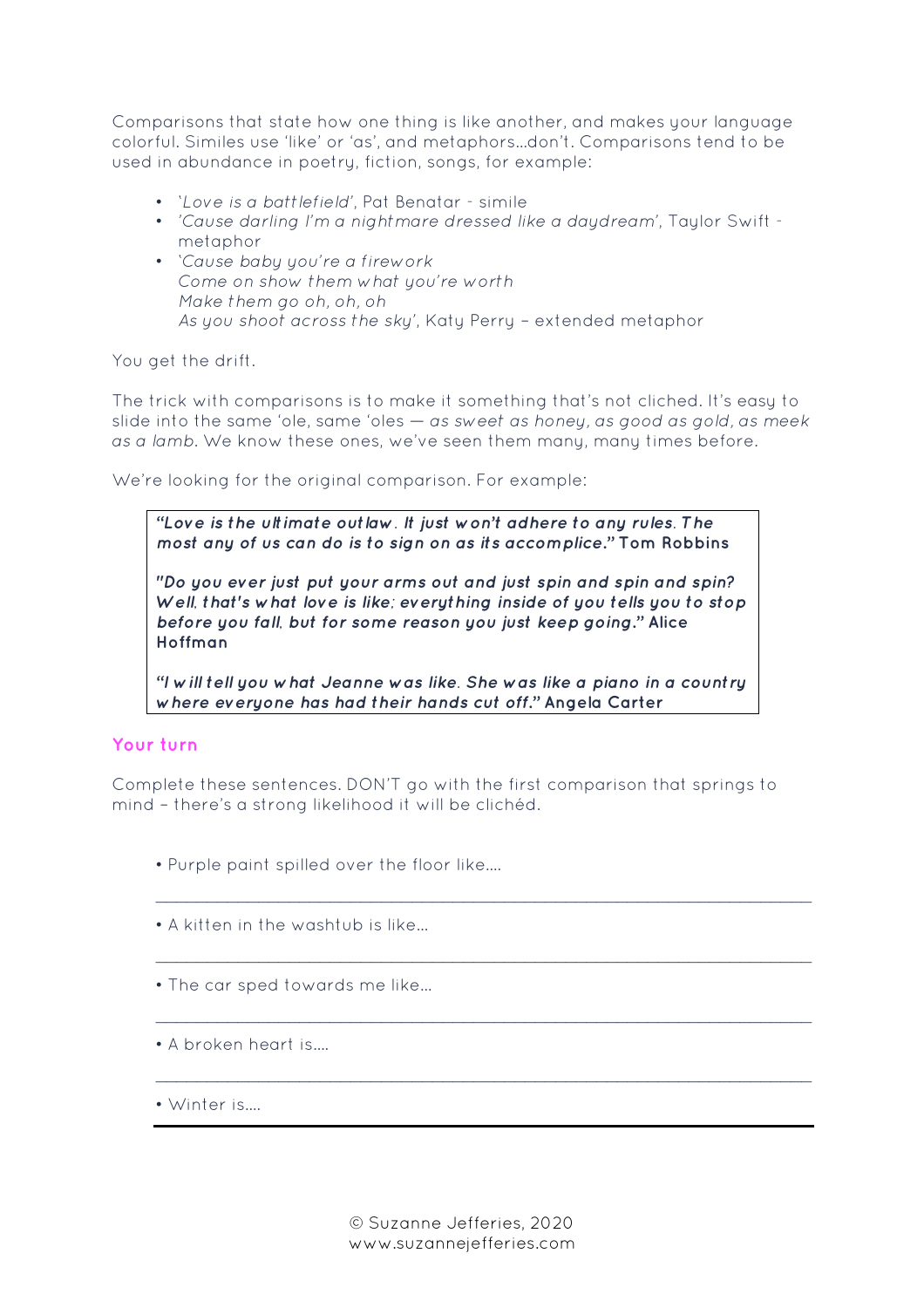• A cancelled date was as big a relief as…

#### **Extending your metaphors**

A comparison doesn't have to be reduced to one sentence. An entire paragraph or even longer can continue the metaphor. For example,

\_\_\_\_\_\_\_\_\_\_\_\_\_\_\_\_\_\_\_\_\_\_\_\_\_\_\_\_\_\_\_\_\_\_\_\_\_\_\_\_\_\_\_\_\_\_\_\_\_\_\_\_\_\_\_\_\_\_\_\_\_\_\_\_

#### *The Road Not Taken* **by Robert Frost:**

#### **"Two roads diverged in a yellow wood, And sorry I could not travel both And be one traveler, long I stood And looked down one as far as I could To where it bent in the undergrowth …**

### **I took the one less traveled by, And that has made all the difference."**

Poetry is particularly rich with figures of speech such as metaphor, simile, and personification which evoke rich comparison.

#### **Your turn**

Write a poem on first love, a womaniser or a femme fatale using an extended metaphor.

*\_\_\_\_\_\_\_\_\_\_\_\_\_\_\_\_\_\_\_\_\_\_\_\_\_\_\_\_\_\_\_\_\_\_\_\_\_\_\_\_\_\_\_\_\_\_\_\_\_\_\_\_\_\_\_\_\_\_\_\_\_\_\_\_\_\_\_\_\_\_\_ \_\_\_\_\_\_\_\_\_\_\_\_\_\_\_\_\_\_\_\_\_\_\_\_\_\_\_\_\_\_\_\_\_\_\_\_\_\_\_\_\_\_\_\_\_\_\_\_\_\_\_\_\_\_\_\_\_\_\_\_\_\_\_\_\_\_\_\_\_\_\_ \_\_\_\_\_\_\_\_\_\_\_\_\_\_\_\_\_\_\_\_\_\_\_\_\_\_\_\_\_\_\_\_\_\_\_\_\_\_\_\_\_\_\_\_\_\_\_\_\_\_\_\_\_\_\_\_\_\_\_\_\_\_\_\_\_\_\_\_\_\_\_ \_\_\_\_\_\_\_\_\_\_\_\_\_\_\_\_\_\_\_\_\_\_\_\_\_\_\_\_\_\_\_\_\_\_\_\_\_\_\_\_\_\_\_\_\_\_\_\_\_\_\_\_\_\_\_\_\_\_\_\_\_\_\_\_\_\_\_\_\_\_\_ \_\_\_\_\_\_\_\_\_\_\_\_\_\_\_\_\_\_\_\_\_\_\_\_\_\_\_\_\_\_\_\_\_\_\_\_\_\_\_\_\_\_\_\_\_\_\_\_\_\_\_\_\_\_\_\_\_\_\_\_\_\_\_\_\_\_\_\_\_\_\_*

#### **Making something human**

We tend to give inanimate objects human qualities all the time, not to mention anthropomorphize animals (for example giving our pets human characteristics).

For example:

*The flowers danced in the wind. Winter extended its cruel cold fingers. Look at my car! She's a beauty.* 

> © Suzanne Jefferies, 2020 www.suzannejefferies.com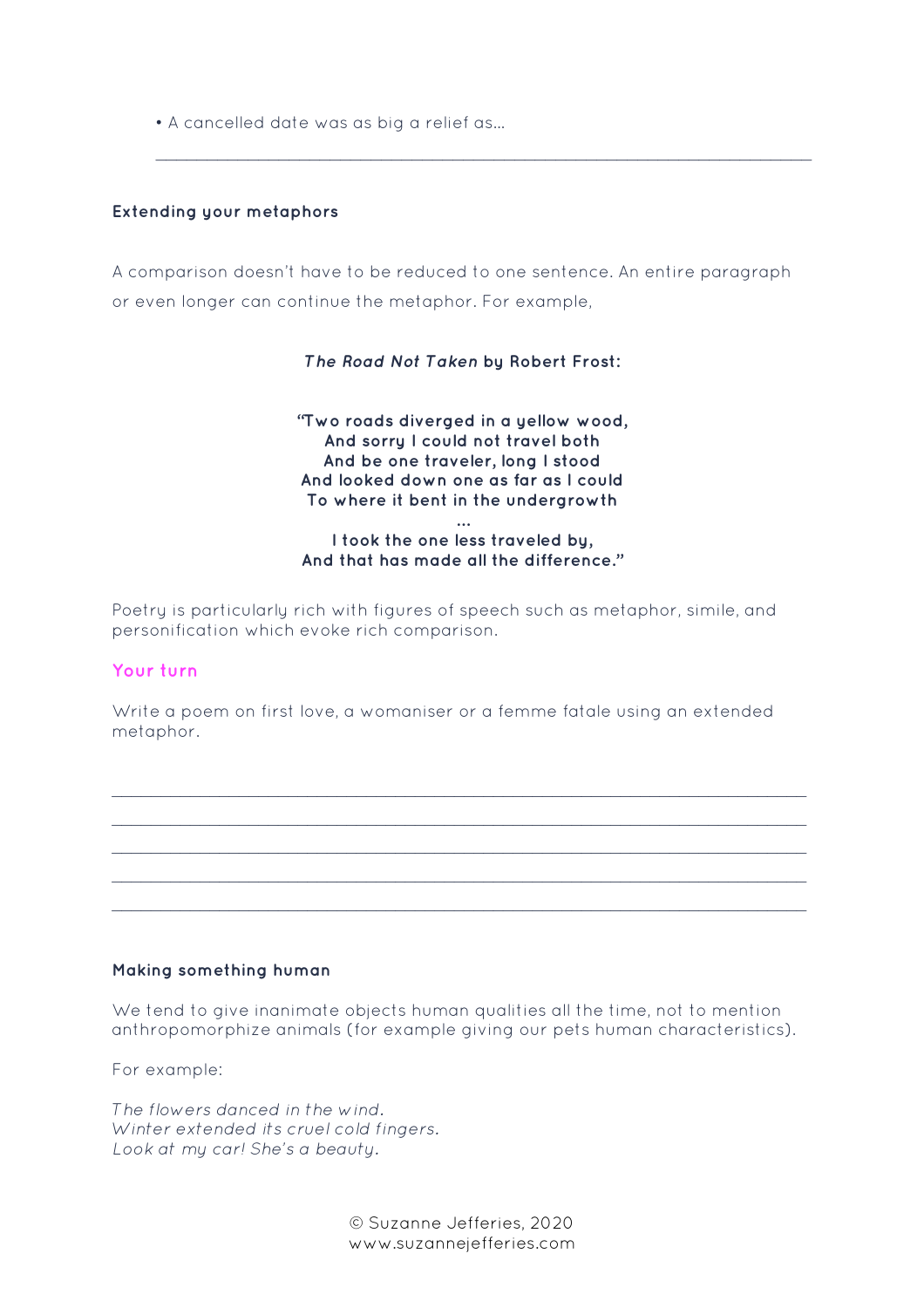## Your turn

Write a passage of the waning moon on a warm summer's day, using personification.